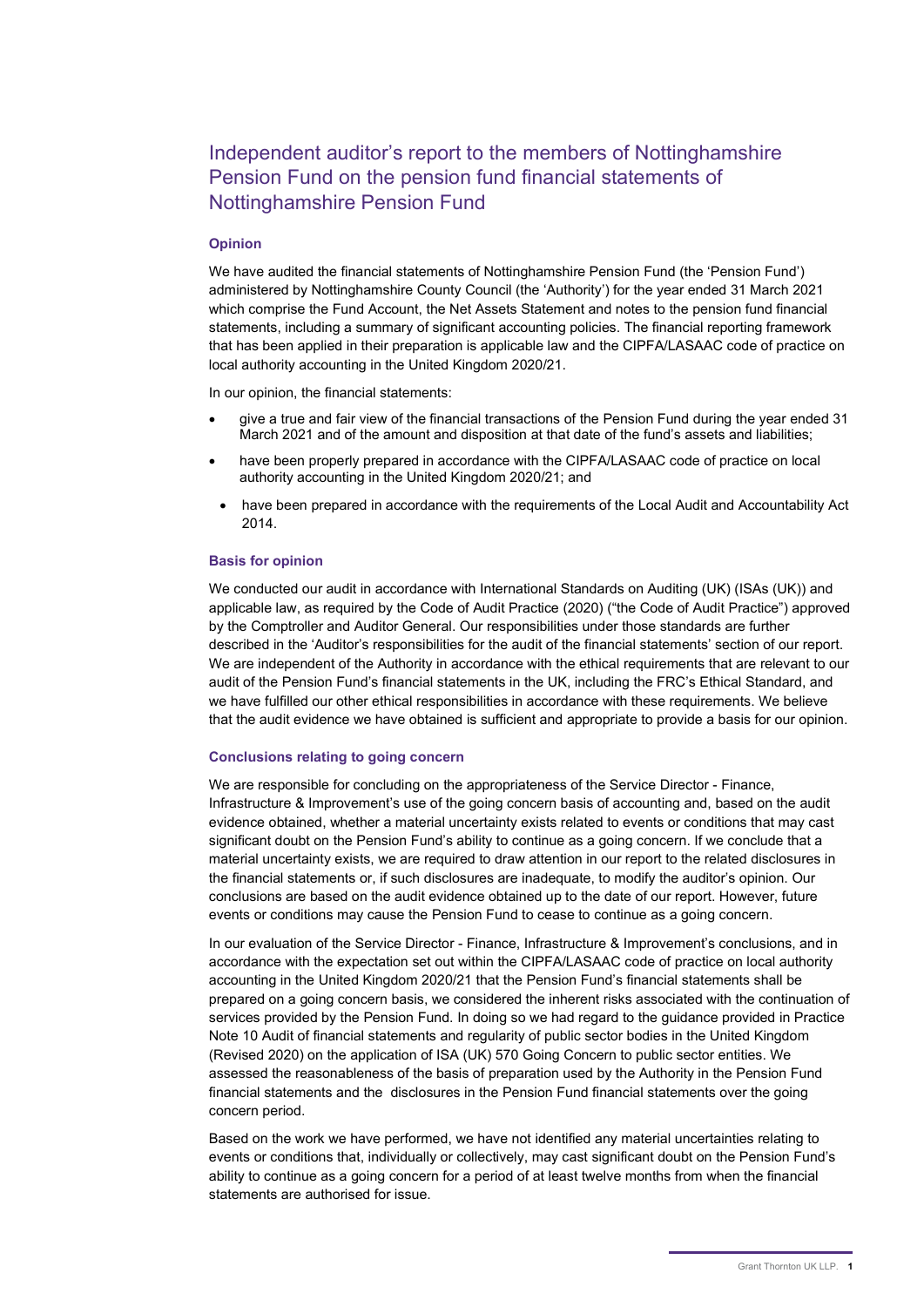In auditing the financial statements, we have concluded that the Service Director - Finance, Infrastructure & Improvement's use of the going concern basis of accounting in the preparation of the Pension Fund financial statements is appropriate.

The responsibilities of the Service Director - Finance, Infrastructure & Improvement with respect to going concern are described in the 'Responsibilities of the Authority, the Service Director - Finance, Infrastructure & Improvement and Those Charged with Governance for the financial statements' section of this report.

#### Other information

The Service Director - Finance, Infrastructure & Improvement is responsible for the other information. The other information comprises the information included in the Annual Financial Report, other than the Pension Fund's financial statements, our auditor's report thereon, and our auditor's report on the Authority's financial statements. Our opinion on the Pension Fund's financial statements does not cover the other information and, except to the extent otherwise explicitly stated in our report, we do not express any form of assurance conclusion thereon.

In connection with our audit of the Pension Fund's financial statements, our responsibility is to read the other information and, in doing so, consider whether the other information is materially inconsistent with the Pension Fund's financial statements or our knowledge of the Pension Fund obtained in the audit or otherwise appears to be materially misstated. If we identify such material inconsistencies or apparent material misstatements, we are required to determine whether there is a material misstatement in the Pension Fund financial statements or a material misstatement of the other information. If, based on the work we have performed, we conclude that there is a material misstatement of the other information, we are required to report that fact.

We have nothing to report in this regard.

## Opinion on other matter required by the Code of Audit Practice (2020) published by the National Audit Office on behalf of the Comptroller and Auditor General (the Code of Audit Practice)

In our opinion, based on the work undertaken in the course of the audit of the Pension Fund's financial statements and our knowledge of the Pension Fund, the other information published together with the Pension Fund's financial statements in the Annual Financial Report, for the financial year for which the financial statements are prepared is consistent with the Pension Fund financial statements.

#### Matters on which we are required to report by exception

Under the Code of Audit Practice, we are required to report to you if:

- we issue a report in the public interest under section 24 of the Local Audit and Accountability Act 2014 in the course of, or at the conclusion of the audit; or
- we make a written recommendation to the Authority under section 24 of the Local Audit and Accountability Act 2014 in the course of, or at the conclusion of the audit; or
- we make an application to the court for a declaration that an item of account is contrary to law under Section 28 of the Local Audit and Accountability Act 2014 in the course of, or at the conclusion of the audit; or;
- we issue an advisory notice under Section 29 of the Local Audit and Accountability Act 2014 in the course of, or at the conclusion of the audit; or
- we make an application for judicial review under Section 31 of the Local Audit and Accountability Act 2014, in the course of, or at the conclusion of the audit.

We have nothing to report in respect of the above matters in relation to the Pension Fund.

### Responsibilities of the Authority, the Service Director – Finance, Infrastructure & Improvement and Those Charged with Governance for the financial statements

As explained more fully in the Statement of Responsibilities for the Statement of Accounts [set out on page 20, the Authority is required to make arrangements for the proper administration of its financial affairs and to secure that one of its officers has the responsibility for the administration of those affairs. In this authority, that officer is the Service Director - Finance, Infrastructure & Improvement. The Service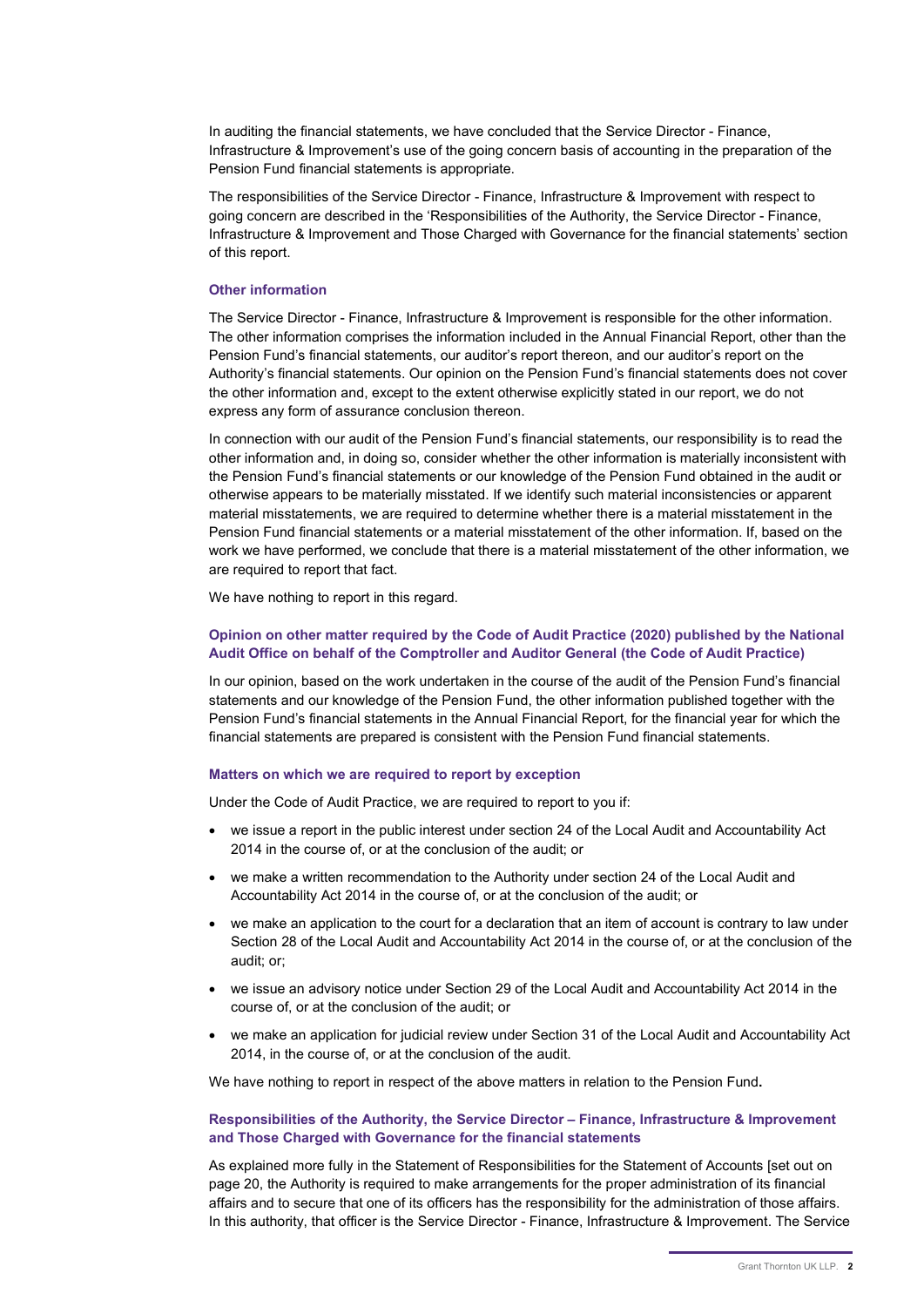Director - Finance, Infrastructure & Improvement is responsible for the preparation of the Statement of Accounts, which includes the Pension Fund's financial statements, in accordance with proper practices as set out in the CIPFA/LASAAC code of practice on local authority accounting in the United Kingdom 2020/21, for being satisfied that they give a true and fair view, and for such internal control as the Chief Finance Officer determines is necessary to enable the preparation of financial statements that are free from material misstatement, whether due to fraud or error.

In preparing the Pension Fund's financial statements, the Service Director - Finance, Infrastructure & Improvement is responsible for assessing the Pension Fund's ability to continue as a going concern, disclosing, as applicable, matters related to going concern and using the going concern basis of accounting unless there is an intention by government that the services provided by the Pension Fund will no longer be provided.

The Governance and Ethics Committee is Those Charged with Governance for the Pension Fund. Those charged with governance are responsible for overseeing the Authority's financial reporting process.

#### Auditor's responsibilities for the audit of the financial statements

Our objectives are to obtain reasonable assurance about whether the Pension Fund's financial statements as a whole are free from material misstatement, whether due to fraud or error, and to issue an auditor's report that includes our opinion. Reasonable assurance is a high level of assurance, but is not a guarantee that an audit conducted in accordance with ISAs (UK) will always detect a material misstatement when it exists. Misstatements can arise from fraud or error and are considered material if, individually or in the aggregate, they could reasonably be expected to influence the economic decisions of users taken on the basis of these financial statements.

A further description of our responsibilities for the audit of the financial statements is located on the Financial Reporting Council's website at: www.frc.org.uk/auditorsresponsibilities. This description forms part of our auditor's report.

# Explanation as to what extent the audit was considered capable of detecting irregularities, including fraud

Irregularities, including fraud, are instances of non-compliance with laws and regulations. We design procedures in line with our responsibilities, outlined above, to detect material misstatements in respect of irregularities, including fraud. Owing to the inherent limitations of an audit, there is an unavoidable risk that material misstatements in the financial statements may not be detected, even though the audit is properly planned and performed in accordance with the ISAs (UK).

The extent to which our procedures are capable of detecting irregularities, including fraud is detailed below:

- We obtained an understanding of the legal and regulatory frameworks that are applicable to the Pension Fund and determined that the most significant ,which are directly relevant to specific assertions in the financial statements, are those related to the reporting frameworks (international accounting standards as interpreted and adapted by the CIPFA/LASAAC code of practice on local authority accounting in the United Kingdom 2020/21, The Local Audit and Accountability Act 2014, the Accounts and Audit Regulations 2015, the Public Service Pensions Act 2013, The Local government Pension Scheme Regulations 2013 and the Local Government Pension Scheme (Management and Investment of Funds) Regulations 2016.
- We enquired of senior officers and the Governance and Ethics Committee, concerning the Authority's policies and procedures relating to:
	- the identification, evaluation and compliance with laws and regulations;
	- the detection and response to the risks of fraud; and
	- the establishment of internal controls to mitigate risks related to fraud or non-compliance with laws and regulations.
- We enquired of senior officers, internal audit and the Governance and Ethics Committee, whether they were aware of any instances of non-compliance with laws and regulations or whether they had any knowledge of actual, suspected or alleged fraud.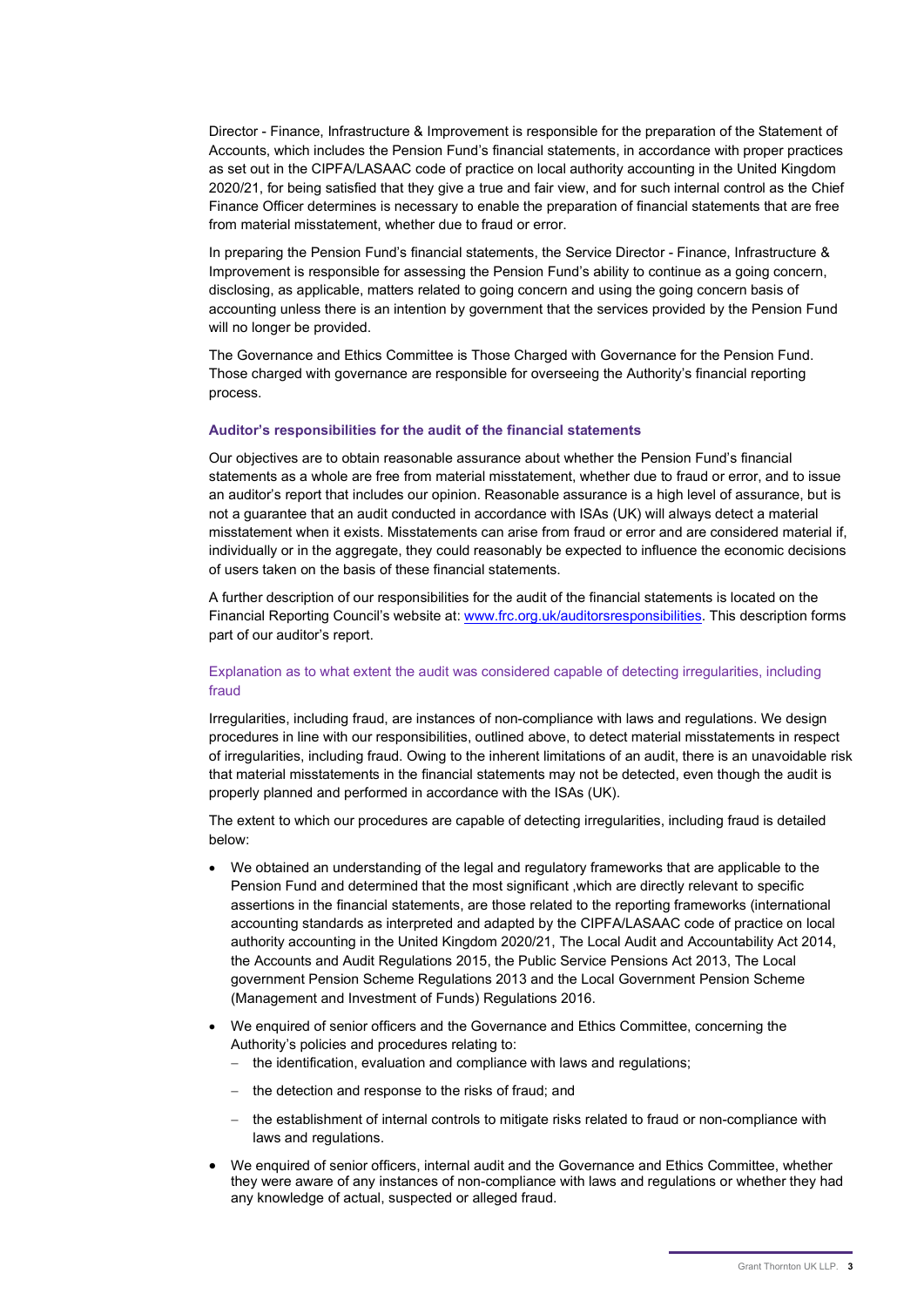- We assessed the susceptibility of the Pension Fund's financial statements to material misstatement. including how fraud might occur, by evaluating officers' incentives and opportunities for manipulation of the financial statements. This included the evaluation of the risk of management override of controls, misstatement of significant estimates due to fraud and related party transactions. We determined that the principal risks were in relation to:
	- The use of journal entries and in particular;
	- Estimates and the use of unsupported or favourable assumptions which demonstrate indications of potential management bias;
	- Related party transactions undertaken outside the normal course of business.
- Our audit procedures involved:
	- evaluation of the design effectiveness of controls that the Service Director Finance, Infrastructure & Improvement has in place to prevent and detect fraud.
	- journal entry testing, with a focus on all manual postings, journal entries that directly impacted on the net increase in net assets available for benefits, journal entries posted in the closing and accounts preparation period, postings made by unexpected users, frequency of postings by users and the use of suspense and net nil balance accounts.
	- challenging assumptions and judgements made by management in its significant accounting estimates in respect of level 2 and level 3 investments and IAS 26 pensions liability valuations. In all cases, management adopted assumptions applied by management's expert in the calculations of estimates
	- Review for undisclosed related parties and agreement of related party transactions to underlying evidence and consideration of these in line with our understanding of the operations of the pension fund; and
	- assessing the extent of compliance with the relevant laws and regulations as part of our procedures on the related financial statement item.
- These audit procedures were designed to provide reasonable assurance that the financial statements were free from fraud or error. However, detecting irregularities that result from fraud is inherently more difficult than detecting those that result from error, as those irregularities that result from fraud may involve collusion, deliberate concealment, forgery or intentional misrepresentations. Also, the further removed non-compliance with laws and regulations is from events and transactions reflected in the financial statements, the less likely we would become aware of it.
- The team communications in respect of potential non-compliance with relevant laws and regulations, including the potential for fraud in revenue and expenditure recognition.
- Assessment of the appropriateness of the collective competence and capabilities of the engagement team included consideration of the engagement team's.
	- understanding of, and practical experience with audit engagements of a similar nature and complexity through appropriate training and participation
	- knowledge of the local government pensions sector
	- understanding of the legal and regulatory requirements specific to the Pension Fund including:
		- the provisions of the applicable legislation
		- guidance issued by CIPFA, LASAAC and SOLACE
		- the applicable statutory provisions.
- In assessing the potential risks of material misstatement, we obtained an understanding of:
	- $-$  the Pension Fund's operations, including the nature of its income and expenditure and its services and of its objectives and strategies to understand the classes of transactions, account balances, expected financial statement disclosures and business risks that may result in risks of material misstatement.
	- the Authority's control environment, including the policies and procedures implemented by the Authority to ensure compliance with the requirements of the financial reporting framework.